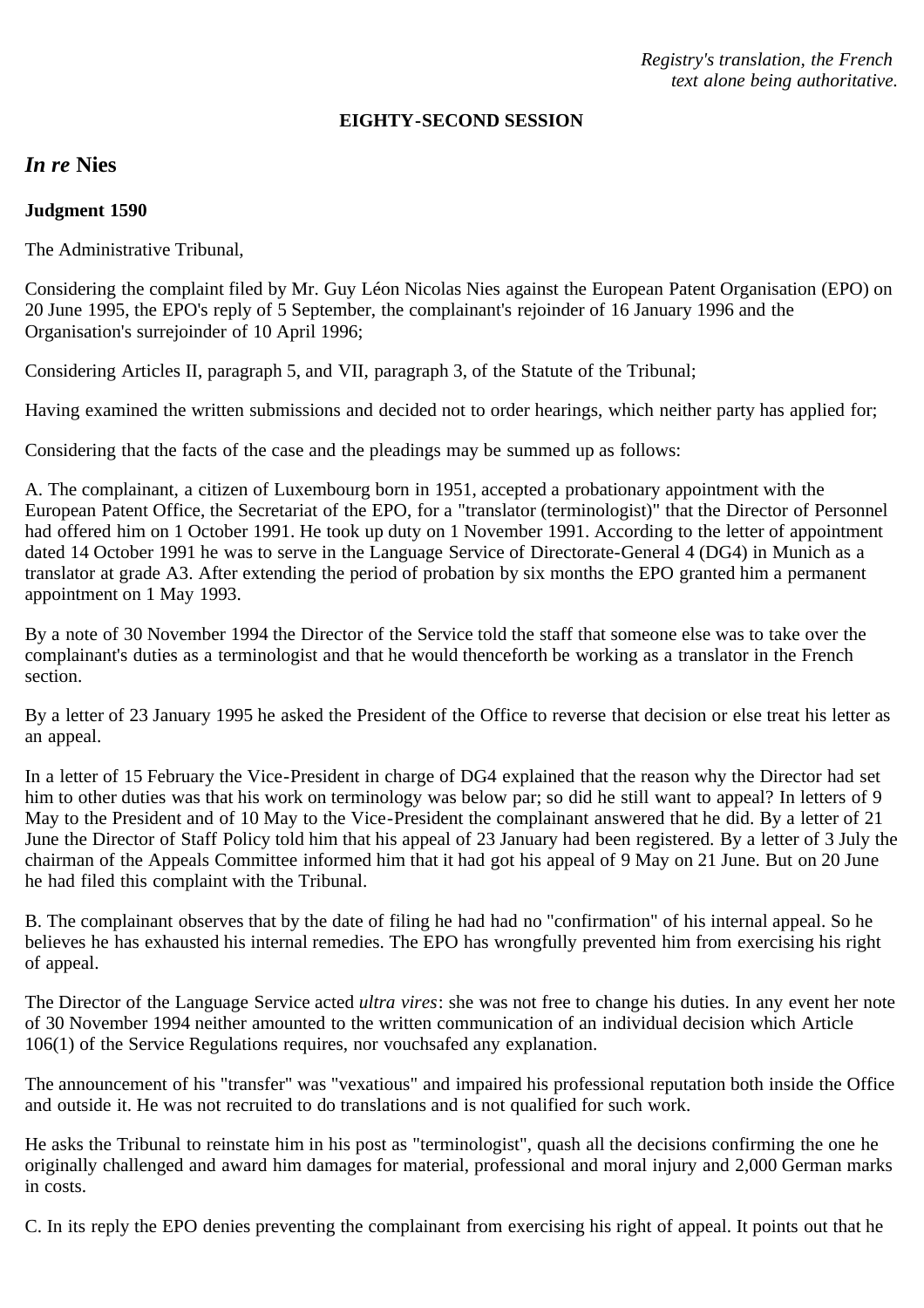has omitted to mention the letter that the Vice-President of DG4 sent him on 15 February 1995.

The Director of the Language Service did not act *ultra vires*, having been empowered by delegation to change his duties. The work he did on terminology was not what the translators and revisers needed; so he had to be assigned to another job in the Organisation's interests.

The description of the translator's post which he was recruited to refers to "manifold duties in the relevant field of language". That is why he came to be given the work on terminology. The letter of appointment dated 14 October 1991 shows that he was appointed translator, not terminologist. Besides, his personal records show that he did translations from 1986 to 1991; so how can he make out that he is not qualified for his new duties?

The Director of the Language Service had several talks with him to explain the reasons for the decision. The Vice-President too set them out in his letter of 15 February 1995. The complainant is wrong to regard as vexatious the announcement of his new duties since the note sent on 30 November 1994 to the staff of the Language Service did not give the reasons for the change.

D. In his rejoinder the complainant develops his arguments. He submits that a set of particular and consistent circumstances, which he recounts, shows that when the EPO took him on it wanted a terminologist. It did not, as it says, just give him new duties; it transferred him from the post for a terminologist, to which he had been recruited, to one for a translator. The duties of a terminologist are stated only in the description of a reviser's post, not that of a translator's.

In support of his plea that the impugned decision was unexplained he submits that, even if meant to explain it, the Vice-President's letter of 15 February 1995 contained inconsistent and wrong assertions. It cited a report on his performance in 1992-93, which is still subject to "conciliation" and therefore may not be relied on. The reason why the decision was taken was that the Director disliked him.

E. The Organisation presses its pleas in its surrejoinder and says that nothing in his rejoinder makes it alter them.

## CONSIDERATIONS

1. The complainant joined the European Patent Office on 1 November 1991.

By a decision of 14 October the President of the Office granted him a probationary appointment "as a translator at Directorate-General 4 in Munich" at grade A3. After having the probation extended by six months he got a permanent appointment. In an official document supplied by the defendant the post of a grade A3 translator is described as follows:

"To carry out his duties the official must have broad professional practical experience and a university education qualifying him to perform duties in the relevant field of language. He will be working mainly on his own within a team.

He will be expected to carry out language work under general instructions. He must do any research required and produce good accurate translations that call for little revision.

He may be called upon to coordinate the work of a small group."

The complainant had applied for the post in answer to a newspaper advertisement. It said that the Office had openings for English, French and German translators and revisers and that one of them required a keen interest in computers for work on terminology, among other things. The complainant had a relevant university doctorate and experience and had done translation. From the outset he worked as a terminologist to set up a database, but the description of his post was never changed.

There was disagreement over what he should be doing. He leaned to an academic approach whereas what the translators and the Director of the Language Service wanted was a means of helping them to do their work. The Director decided, while keeping him on his post, to set him to translation in the French section. She told him so on 25 October 1994 but he objected. By a note of 30 November she told the staff of the Service that thenceforth Mr. Jean-Noël Blancard, who had been with the Office for years, would be in charge of terminology and the complainant would be working as a translator into French.

By a letter of 23 January 1995 he asked the President of the Office to set aside the Director's decision. He said he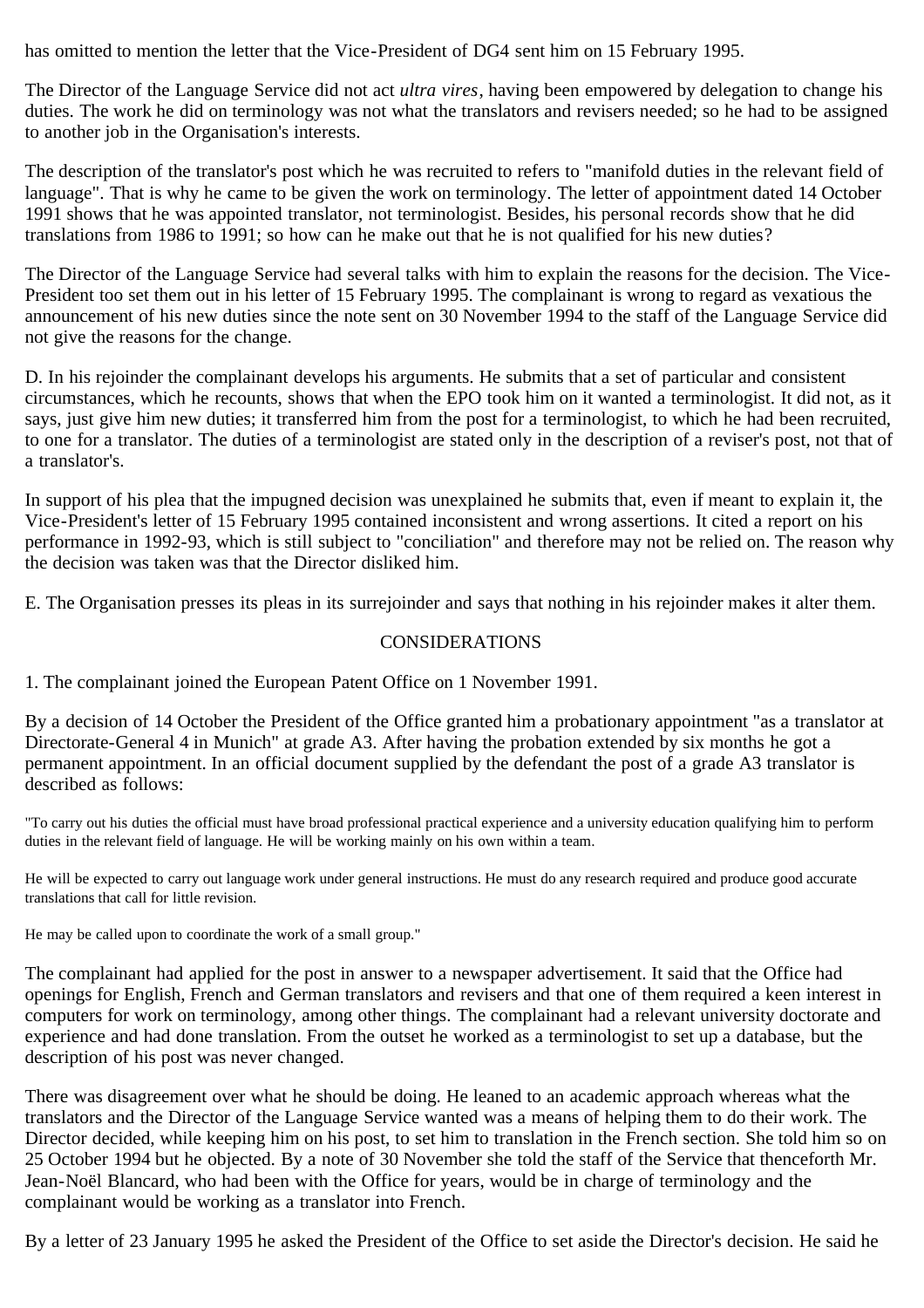had "at least" three objections: the Director had acted *ultra vires*; the decision had not been notified properly and in person; and it was unexplained. He said that, if the President refused, his letter was to be treated as notice of appeal.

In a letter of 15 February the Vice-President in charge of DG4 gave him the reasons for the change in his duties, one being that his work had not come up to expectations, and asked whether he still intended to appeal.

On 10 May 1995 the complainant replied that he did. He had pointed out the day before in a letter to the President that the deadline in Article 109(2) of the Service Regulations had long gone by and he had said that if he got no notice of referral to the Appeals Committee under Article 109(1) he would be appealing to the Tribunal. On 21 June the Director of Staff Policy wrote to say that his letter of 23 January 1995 had been registered as an appeal, and the Chairman of the Appeals Committee informed him on 3 July that on 21 June it had received a copy of his appeal of 9 May.

2. In his original brief the complainant puts the same three pleas to the Tribunal. He therefore asks it to set aside the implied decision rejecting his appeal, order his reinstatement as a terminologist and award him damages for material, professional and moral injury and costs.

In its reply the Organisation admits that he has exhausted his internal remedies. It refutes all his pleas: the Director of the Language Service did have authority to give him other duties on the same post; he was himself told of the decision, both orally and in writing; and it was properly accounted for, since the Organisation told him the reasons for the change of duties. The EPO explains that his poor performance required the change.

In a rejoinder of 73 pages he retorts that his work was beyond reproach and the criticisms of him unfounded and he restates his objections to the decision.

In its surrejoinder the Organisation submits that in his rejoinder he is relying on new facts and pleas that appeared neither in his internal appeal nor in the original brief he addressed to the Tribunal.

3. It is common ground that the complaint cannot be declared irreceivable because of any failure on his part to pursue the internal appeal procedure. It is indeed receivable under Article VII(3) of the Tribunal's Statute.

Although he might at the outset have challenged the decision on the merits, only in his rejoinder has he done so. Yet the case law allows the submission of new pleas both in the complaint and in the rejoinder: it is only new claims that may not be made: see for example Judgments 429 *(in re* Gubin et Nemo) under 1; 522 *(in re* Nielsen) under 18 and elsewhere; 960 (*in re* Cuvillier No. 2) under 8; and 1019 (*in re* Barahona No. 2 and Royo Gracia) under 10. Both in his internal appeal and before the Tribunal the complainant has claimed the quashing of the decision to change his duties. He claims no more in his rejoinder, even though some of his pleas are new. Those pleas are therefore receivable.

4. A strong line of precedent has it that a decision determining a staff member's duties is at the discretion of the executive head of an organisation and as such is subject to only limited review by the Tribunal. It may be set aside only if it is *ultra vires* or in breach of a rule of form or procedure, or shows some mistake of fact or of law, or has overlooked some essential fact, or if some obviously wrong inference has been drawn from the evidence, or if there is misuse of authority. Moreover, the Tribunal will be especially cautious in this area and will not seek to replace an organisation's assessment of a staff member's abilities with its own: see for example Judgments 1496 *(in re* Güsten) under 7 and 1556 *(in re* Leprince No. 2) under 5. Further caution is called for, too, where the issue is not transfer but the determination or alteration of the duties to be performed on a given post. Here the duties required of the complainant are not different from those provided for at the date of recruitment, the Organisation enjoying the widest discretion in matching duties to needs.

It is true that what the letter of 1 October 1991 offered the complainant was a "probationary post as translator (terminologist) at Directorate-General 4", and what the Office then had in mind for him was work in terminology. Yet there was no change in the description of the post: so much is clear from the text of the advertisement, the letter of appointment and the document quoted in 1 above describing a translator's duties.

5. Judgments 1103 *(in re* Schulz No. 2) and 1146 *(in re* Galichet) ruled on issues raised by a change in a translator's duties, but not in his post, in the EPO's Language Service. What they said has a bearing on this case too.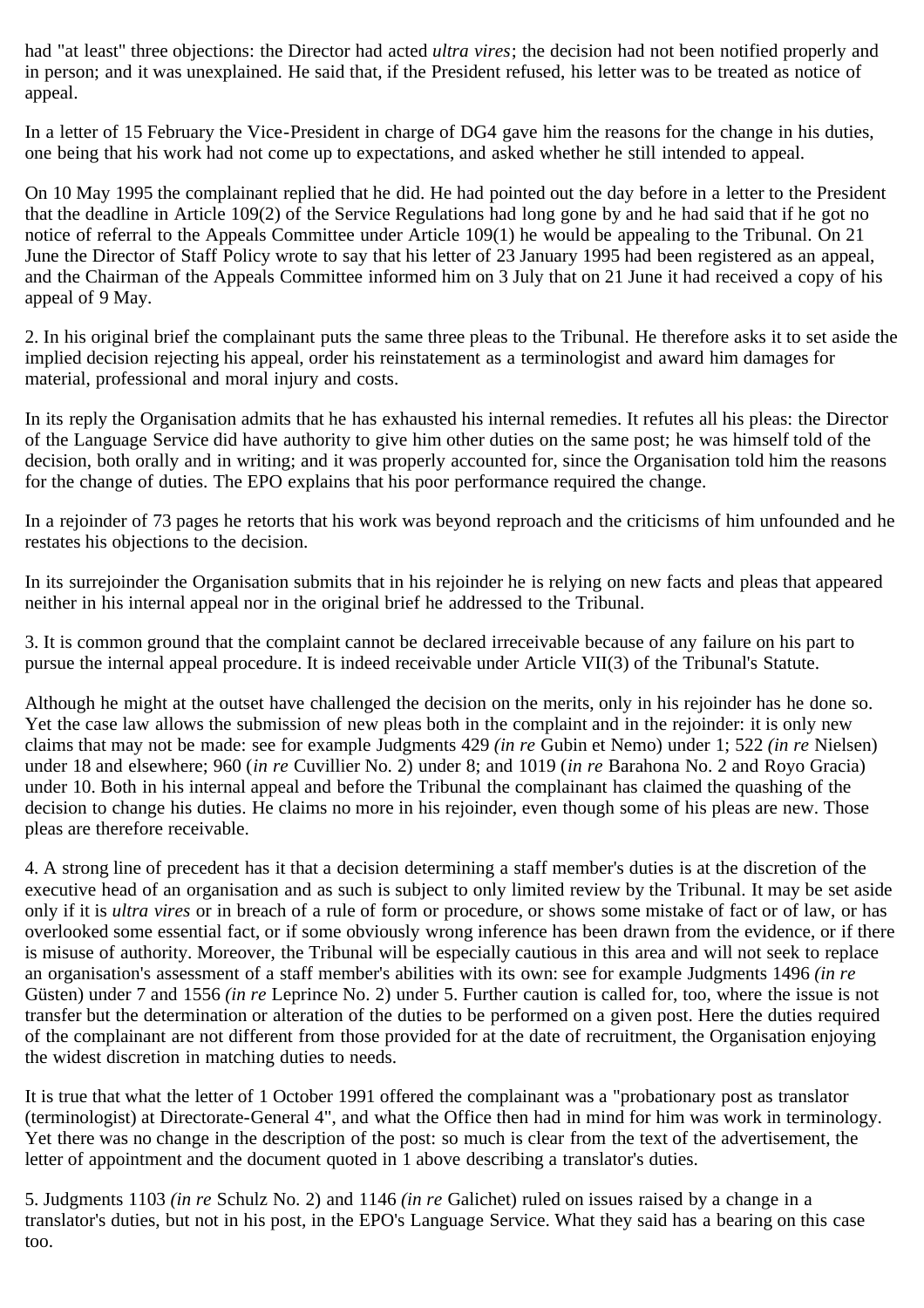The complainant contends that what the impugned decision entailed was really transfer and a change of post. He is mistaken. The duties of a post are determined by the description of it in the letter of appointment and by any later changes: see Judgments 1103 under 3 and 4 and 1146 under 4 and 7.

The complainant's letter of appointment said that he was to perform the duties of a translator. The description of his post was not changed thereafter. The table of EPO posts does not include any for a terminologist. He says that the parties' clear intent was to put him on such a post. Again he is wrong. He must have realised that the Organisation creates a post by express decision, and that he himself was put on a translator's post even though he was set, at least to begin with, to work on terminology. The post description made it plain that the Organisation might give him other duties without changing his post. The Organisation would obviously not have wanted to forfeit the possibility of doing so, should its interests so require, without changing the post description, which would have meant a decision by the competent authority.

6. Since the change of duties, still on the same post, was no transfer Article 12(1) of the Service Regulations did not apply and the Director of the Service did have authority to take the decision: see Judgment 1146 under 4 and 7. The description of the duties of a director at grade A5/L5 includes authority to "manage an administrative unit covering several specialised areas of work" and "the issuance of instructions on the running of the unit".

7. Article 106(1) of the Service Regulations says that any decision adversely affecting a person shall state the grounds on which it was based: see also Judgment 899 *(in re* Geisler No. 2 and Wenzel No. 3) under 17. But that provision does not require the Organisation to state them in the actual text notified to the staff member. All that is required is that he be aware of them so that he may -- for one thing -- challenge them on appeal. He may learn of them from some other document, or from prior proceedings, or orally, or even later in answer to his objections: see for example Judgments 544 *(in re* Bordeaux), 675 *(in re* Pérez del Castillo), 946 (*in re* Fernandez-Caballero), 1128 *(in re* Williams), 1154 *(in re* Bluske) and 1298 *(in re* Ahmad No. 2).

In this case the requirement was met: the Director explained the reasons orally to the complainant and they tallied with earlier comments, including some in reports on his performance. The Vice-President in charge of DG4 confirmed them in his letter. Indeed the complainant himself does not accuse the Organisation of withholding the reasons for the decision.

The plea therefore fails.

8. For the same reasons so does his plea that the decision was not properly notified: it was conveyed to him orally and in writing and confirmed by the Vice-President later.

9. He contends that it was improper of the Organisation to accuse him of unsatisfactory work without bringing disciplinary proceedings which would have afforded him safeguards; he was denied his right of reply and suffered a hidden disciplinary sanction.

The Organisation has never accused the complainant of any sort of conduct warranting disciplinary action but merely of poor performance. So the change in his duties did not amount to a hidden disciplinary sanction: see for example Judgments 1496 under 8 and 1546 *(in re* Randriamanantenasoa) under 13.

10. As to the merits the complainant argues that the Organisation promised him permanent assignment to work on terminology and was therefore in breach of good faith. The plea is without merit. As was said in 5 above the description of his post was not changed. As he must have realised, it was not in the Organisation's interests to forgo the possibility of giving him more useful duties. Besides, there is no evidence to suggest that the EPO made him any such specific promise.

11. Judgments 1103 and 1146, which were also about the EPO's Language Service, upheld decisions by the Head of the Service to allot by rotation among the staff the duties of head of each language section. It ruled that the exercise of those duties did not confer tenure and there had been no misuse of authority in so organising the work. This case is comparable. The Director switched the duties of two members of the Service by setting another translator to work on terminology and the complainant to translation proper. That may not have been what he wanted, but his supervisors had good reason to believe that it was what the Organisation's overriding interests demanded.